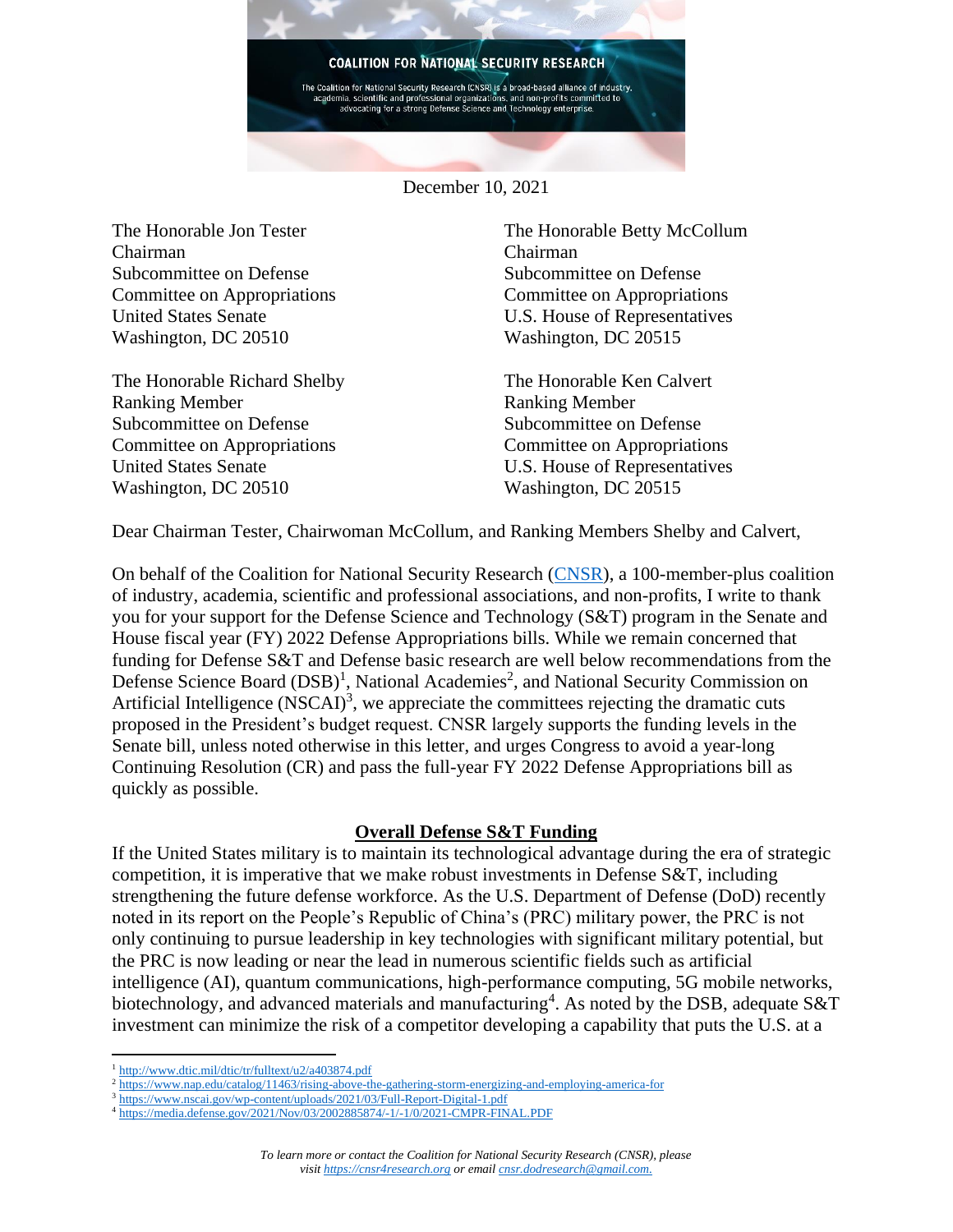national security disadvantage<sup>5</sup>. This is the exact situation we find ourselves in as the PRC continues to advance its position as a global technological innovator. However, we can maintain our national security technical advantages over the PRC and other strategic competitors if we robustly fund the Defense S&T program.

*We urge Congress to provide at least the Senate level of \$17.6 billion for Defense S&T in the final FY 2022 Defense Appropriations bill to ensure we are investing in the research and development (R&D) that will create the technological capabilities to help the U.S. military in the short-and-long-term and prevent competitor nations from gaining technological advantages.* 

# **Defense Basic Research Funding**

The Defense basic research programs have supported R&D that has provided the U.S. military with revolutionary technological capabilities. Advances in hypersonics testing, various quantum technologies, creating semiconductors fueling defense radar systems, improvements in solar cell efficiency, laser technologies, stealth capabilities, night vision, GPS, sonar, radar, precision munitions, biosensors, and near-real-time delivery of battlefield information all stem from DoDsponsored basic research. Defense basic research also helps strengthen the industrial base workforce by attracting the most creative minds to solve complex military challenges and training students in fields of critical interest to DoD<sup>6</sup>. If the U.S. is to sustain our long-term U.S. military supremacy, Congress must increase investments in Defense basic research that will create the technologies necessary to succeed in the era of strategic competition. *CNSR greatly appreciates that both the House and Senate rejected the president's budget request to cut Defense basic research by 14.5% or more than \$388 million.*

The coalition commends both the House and Senate for their support of the *University Research Initiatives* program element at the Army, Navy and Air Force. Investments in University Research Initiatives have resulted in new domestic semiconductor manufacturing capabilities, advances in quantum computing and communication, military drones, nanotechnology, and sensor enabling navigation in GPS compromised environments among many other military technological capabilities. The *Multidisciplinary University Research Initiative (MURI)* and *Defense University Research Instrumentation Program (DURIP)*, components of University Research Initiatives, provide the research funding and infrastructure to enable the creation of transformational military technologies. Unfortunately, both MURI and DURIP are dramatically underfunded. According to DoD, 273 MURI proposals<sup>7</sup> and a staggering 592 DURIP proposals<sup>8</sup> were not funded in FY 2021. *As a result, CNSR strongly supports the plus ups in both the House and Senate bills for University Research Initiatives, however we are particularly supportive of the Senate bill as it provides at least \$100 million for DURIPs at the Army, Navy and Air Force.*

We are grateful for Congress' continued support of the *Minerva Research Initiative* and appreciate the rejection of the President's budget to drastically cut Minerva. As noted by DoD

<sup>5</sup> <https://dsb.cto.mil/reports/1990s/DefenseScienceandTechnologyBaseforthe21stCentury.pdf>

<sup>6</sup> <https://dsb.cto.mil/reports/2010s/BasicResearch.pdf>

<sup>7</sup> <https://www.cto.mil/2021-muri/>

<sup>8</sup> [https://www.defense.gov/Newsroom/Releases/Release/Article/2430566/dod-awards-50-million-in-university-research-equipment](https://www.defense.gov/Newsroom/Releases/Release/Article/2430566/dod-awards-50-million-in-university-research-equipment-awards/source/GovDelivery/)[awards/source/GovDelivery/](https://www.defense.gov/Newsroom/Releases/Release/Article/2430566/dod-awards-50-million-in-university-research-equipment-awards/source/GovDelivery/)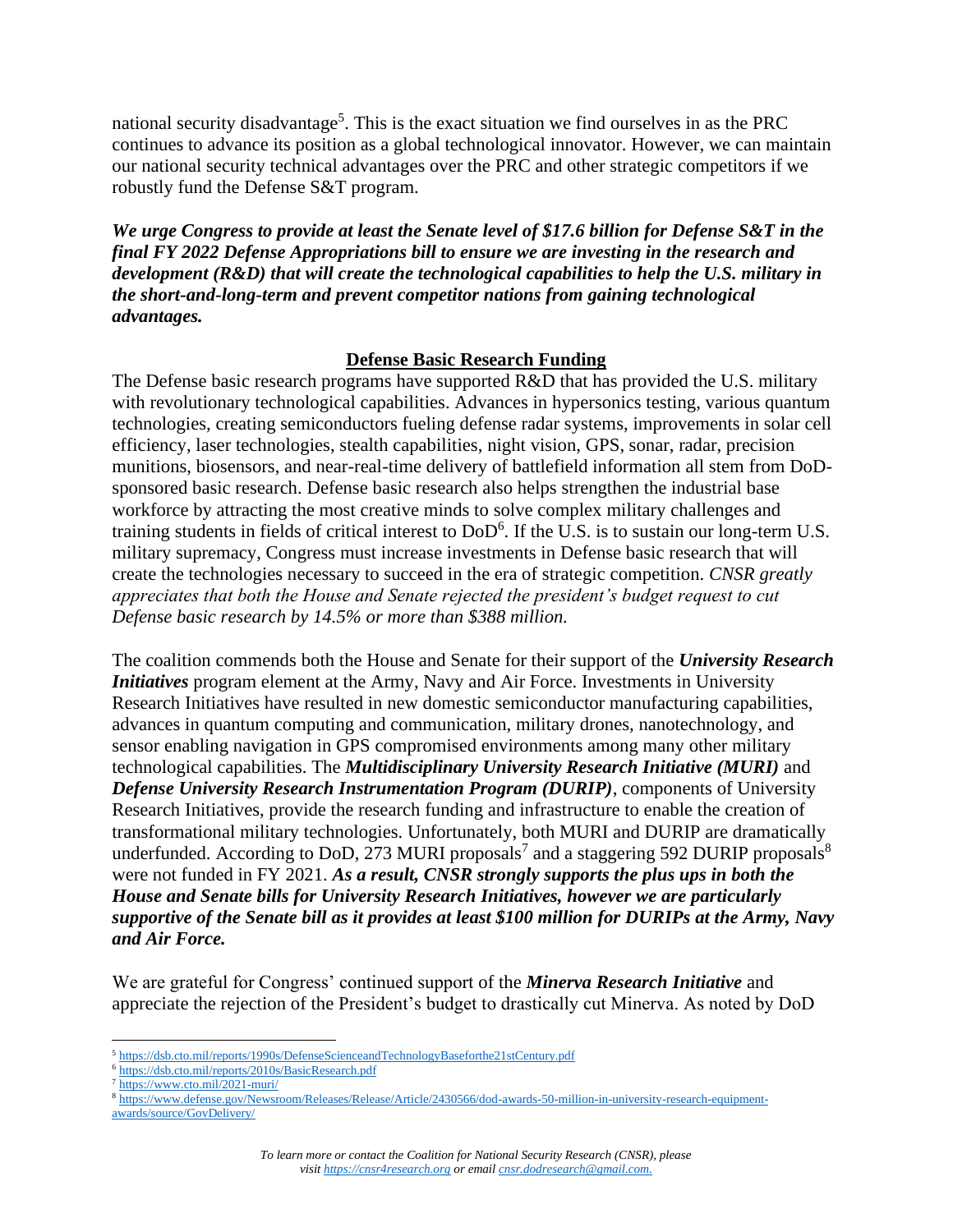officials, many of the national security challenges we face are social or have social elements to them. Minerva serves as DoD's signature social science basic research program providing an important source of new ideas to better understand social, behavioral, cultural, and political aspects that are inherent to our security stability. Minerva research is contributing to areas of strategic interest to DoD such as COVID-19 misinformation, AI/machine learning, contested maritime water issues, cyber and ransomware, and China's rise in foreign affairs among others. *CNSR strongly supports the Senate's \$13 million plus up for Minerva and urges it be included in the final FY 2022 Defense Appropriations bill.*

Moreover, we strongly support the Senate funding levels, including the \$75 million plus ups for basic research, for the *Defense Research Sciences (DRS)* program elements at the Army, Navy and Air Force. DRS supports a wide variety of basic research in the physical, engineering, and environmental sciences often serving as the foundation for new capabilities. CNSR also urges Congress to include the \$19 million plus up for *Defense Established Program to Stimulate Competitive Research (DEPSCoR)* provided in the Senate bill. DEPSCoR funds research in communities that typically are not involved in defense research, which not only promotes equity but also increases the workforce and talent base that DoD can utilize in overcoming technological military challenges. Furthermore, both the House and Senate bills provide plus ups for *SMART activities* and *STEM programs* through the *National Defense Education Program (NDEP)* program element. *CNSR strongly supports appropriating additional funds for NDEP as DoD is typically funding fewer than 20 percent of applications in the basic research funded workforce programs.*

## **Applied Research Funding**

With one notable exception described in this paragraph, CNSR largely supports funding levels in the Senate bill for the defense applied research program elements. While basic research is often the first step in creating new or improving existing military technologies, it is the defense applied research programs that take the discoveries from basic research to application that solves complex military problems and developing the systems and components for potential solutions. We would like to highlight our particular support for the *Defense-Wide Manufacturing Science and Technology* program element. This program funds DoD's contributions to the Manufacturing USA Network, which is moving innovations from the nation's universities and research laboratories to the defense industrial base while enhancing our national security workforce. In FY 2020, the Manufacturing USA institutes conducted over 500 applied R&D projects of high priority to broad industry sectors and more than 70,000 workers, students, and educators received education and training through institute workforce efforts<sup>9</sup>. CNSR supports *the House bill funding level for the Defense-Wide Manufacturing Science and Technology program.* 

#### **Defense Advanced Research Projects Agency (DARPA) Funding**

DARPA's ability to create truly revolutionary new military capabilities is well documented. With no intramural research laboratories, DARPA relies on partners, such as CNSR members, to conduct transformational scientific research to advance military technologies. In fact, more than 90 percent of DARPA's R&D budget is awarded extramurally<sup>10</sup>. DARPA-sponsored research

<sup>9</sup> [https://www.manufacturingusa.com/sites/manufacturingusa.com/files/2021-08/FY20\\_MFG%20USA%20RepToCongress%206-7-21.pdf](https://www.manufacturingusa.com/sites/manufacturingusa.com/files/2021-08/FY20_MFG%20USA%20RepToCongress%206-7-21.pdf) <sup>10</sup> <https://ncsesdata.nsf.gov/fedfunds/2018/html/ffs18-dt-tab009.html>